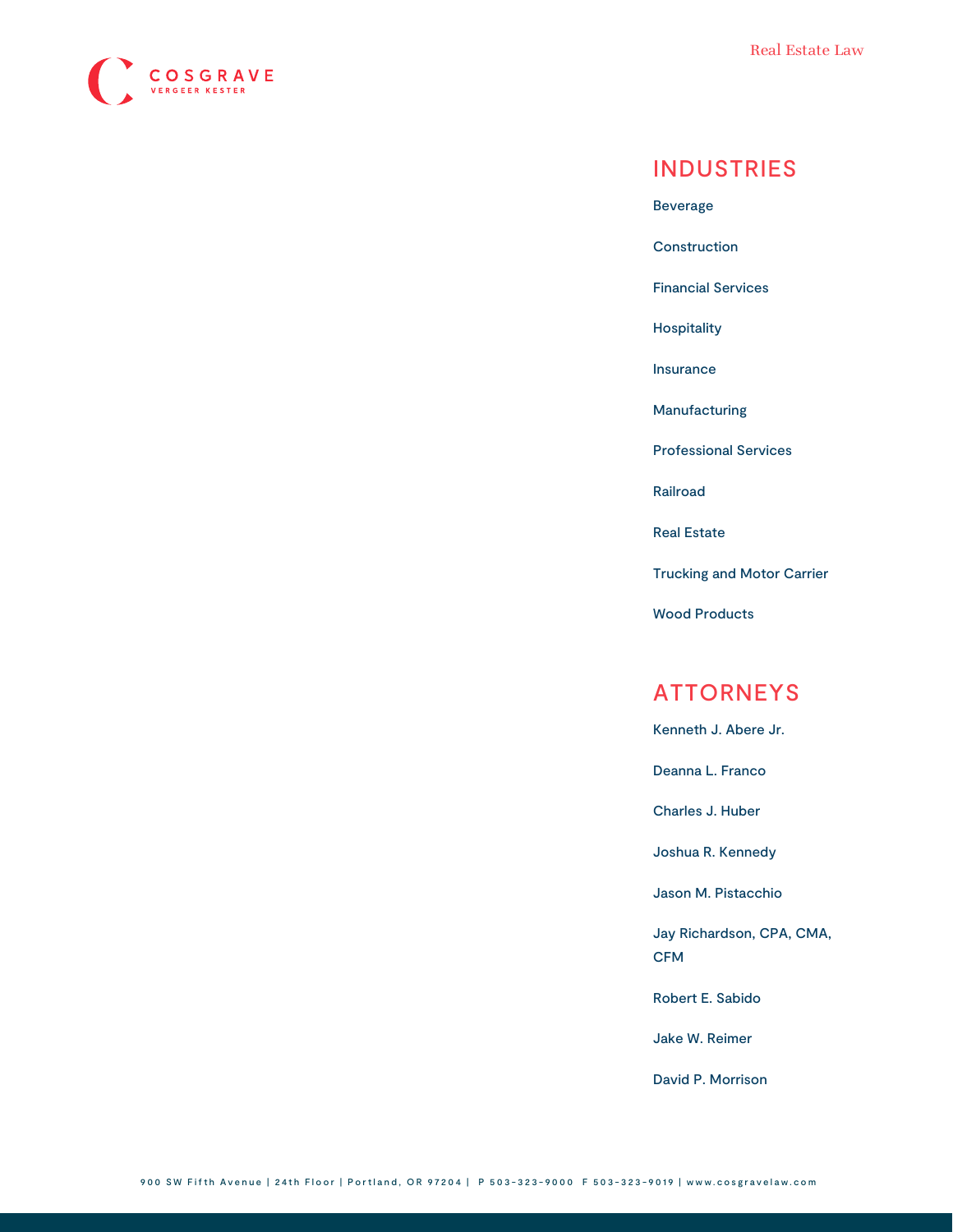

# **Real Estate Law**

In an uncertain economy, the real estate sector is often among the hardest hit, especially when financing is scarce. Property values may plummet in some areas, while leveling out or growing in others. Cosgrave has the broad perspective and long experience needed to help clients stay the course and plan for the future.

Our real estate team works with clients throughout the real estate industry, including property owners and managers, lenders, developers, brokers, appraisers, and investors. In Portland alone, Cosgrave represents clients with more than 25 million square feet of property under ownership or management.

# **Real Estate Services**

#### **Transactions**

- Condominium development
- Design and construction contracts
- Financing
- Leasing contracts and documents
- Planned-unit subdivision and development
- Purchase and sale representation
- Tax advice
- Tax-deferred exchanges

#### Litigation

- Boundary lines and easements
- Contracts
- Debt collection
- Eminent Domain
- Landlord/tenant issues
- Property tax appeals